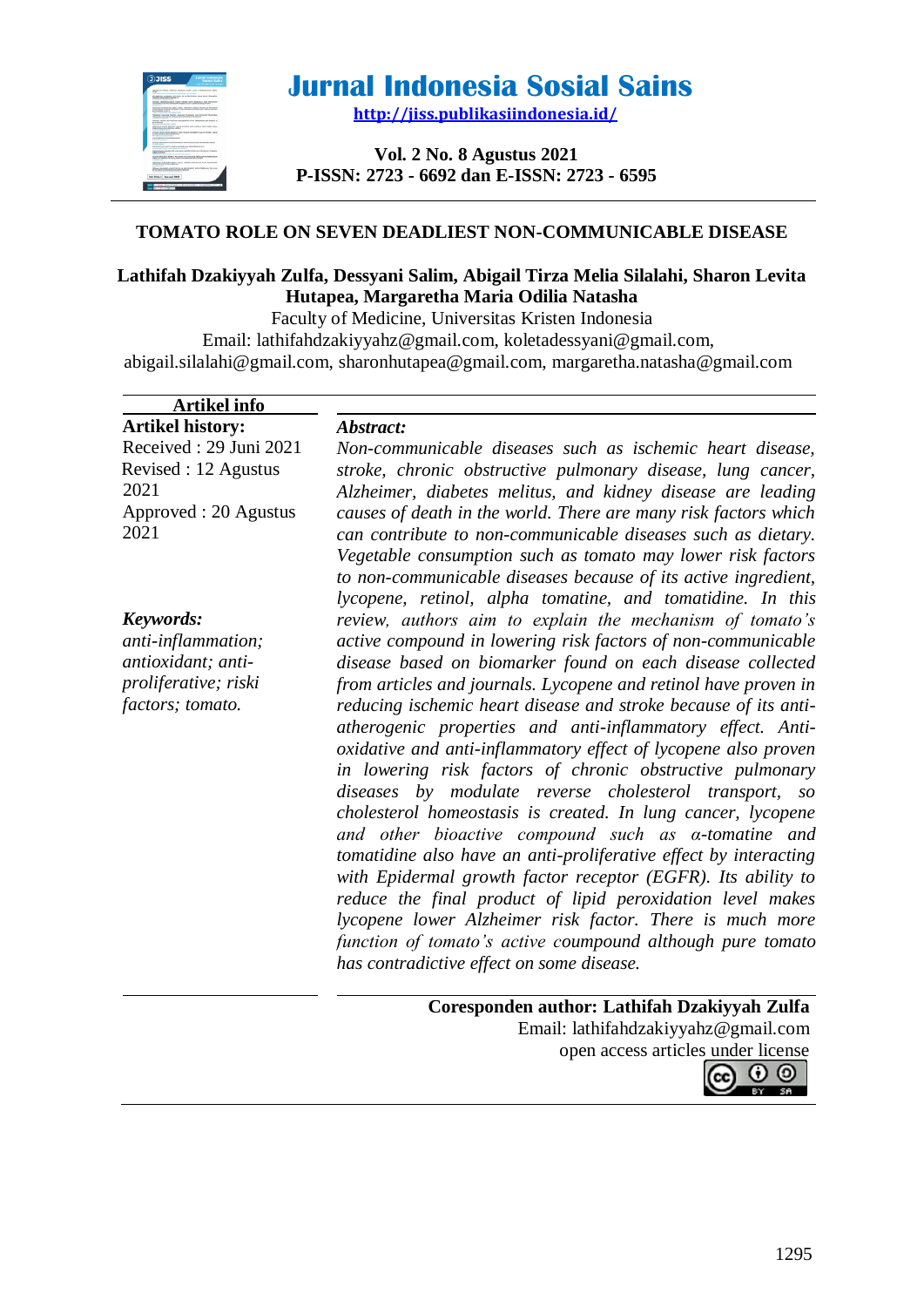## **Introduction**

The latest epidemiology data for 10 highest death cause in world is taken from WHO 2019 top 10 death cause. There are three infectious disease and seven non – communicable diseases based on that data. Based on these data, ischemic heart disease, stroke, chronic obstructive pulmonary disease, lung cancer, and Alzheimer's become the five noncommunicable diseases as the leading causes of death worldwide [\(WHO,](#page-13-0) 2020).

| 1. Ischaemic heart disease         |                |                                            |   |   |    |
|------------------------------------|----------------|--------------------------------------------|---|---|----|
| 2. Stroke                          |                |                                            |   |   |    |
|                                    |                | 3. Chronic obstructive pulmonary disease   |   |   |    |
| 4. Lower respiratory infections    |                |                                            |   |   |    |
| 5. Neonatal conditions             |                |                                            |   |   |    |
| 6. Trachea, bronchus, lung cancers |                |                                            |   |   |    |
|                                    |                | 7. Alzheimer's disease and other dementias |   |   |    |
| 8. Diarrhoeal diseases             |                |                                            |   |   |    |
| 9. Diabetes mellitus               |                |                                            |   |   |    |
| 10. Kidney diseases                |                |                                            |   |   |    |
| $\Omega$                           | $\overline{2}$ |                                            | 6 | 8 | 10 |
|                                    |                | Number of deaths (in millions)             |   |   |    |

## **Figure 1 Top 10 world death causes** [\(WHO,](#page-13-0) 2020)

Non-communicable diseases have many risk factors that can even be unknown. Risk factors are variables that increase the occurrence of a disease in an individual. There are several risk factors in one disease and sometimes together to create disease (National Cancer Institute, 2020). Because one risk factor can also lead to several diseases, with only one risk factor, a person can develop several diseases at once. Not all risk factors can be avoided so that risk factors are categorized into two, namely modifiable and non-modifiable risk factors. One risk factor that can be changed is dietary. Changes in risk factors can prevent the occurrence of non-communicable diseases and aid in healing or improving prognosis in individuals with non-communicable diseases [\(Joshi](#page-11-0) et al., 2020).

Vegetables are healthy foods that can reduce risk factors for non-communicable diseases, one of which is tomatoes, which have various active ingredients [\(Chaudhary](#page-10-0) et al., 2018). The phytochemicals in tomato have various functions such as anti-atherogenic properties, anti-oxidative, anti-inflammatory, anti-proliferative, anti-carcinogenic, antitumorigenic, and anti-mutagenic so that their consumption can reduce the chance of contracting non-communicable diseases. We conducted a review based on peer-reviewed published articles and journals to discuss how tomatoes' active ingredients can affect the course of non-communicable diseases and is supported by the measurement of existing biomarkers according to each disease from existing epidemiological studies. Authors hope that this review can explain the importance of tomatoes in reducing risk factors of noncommunicable diseases.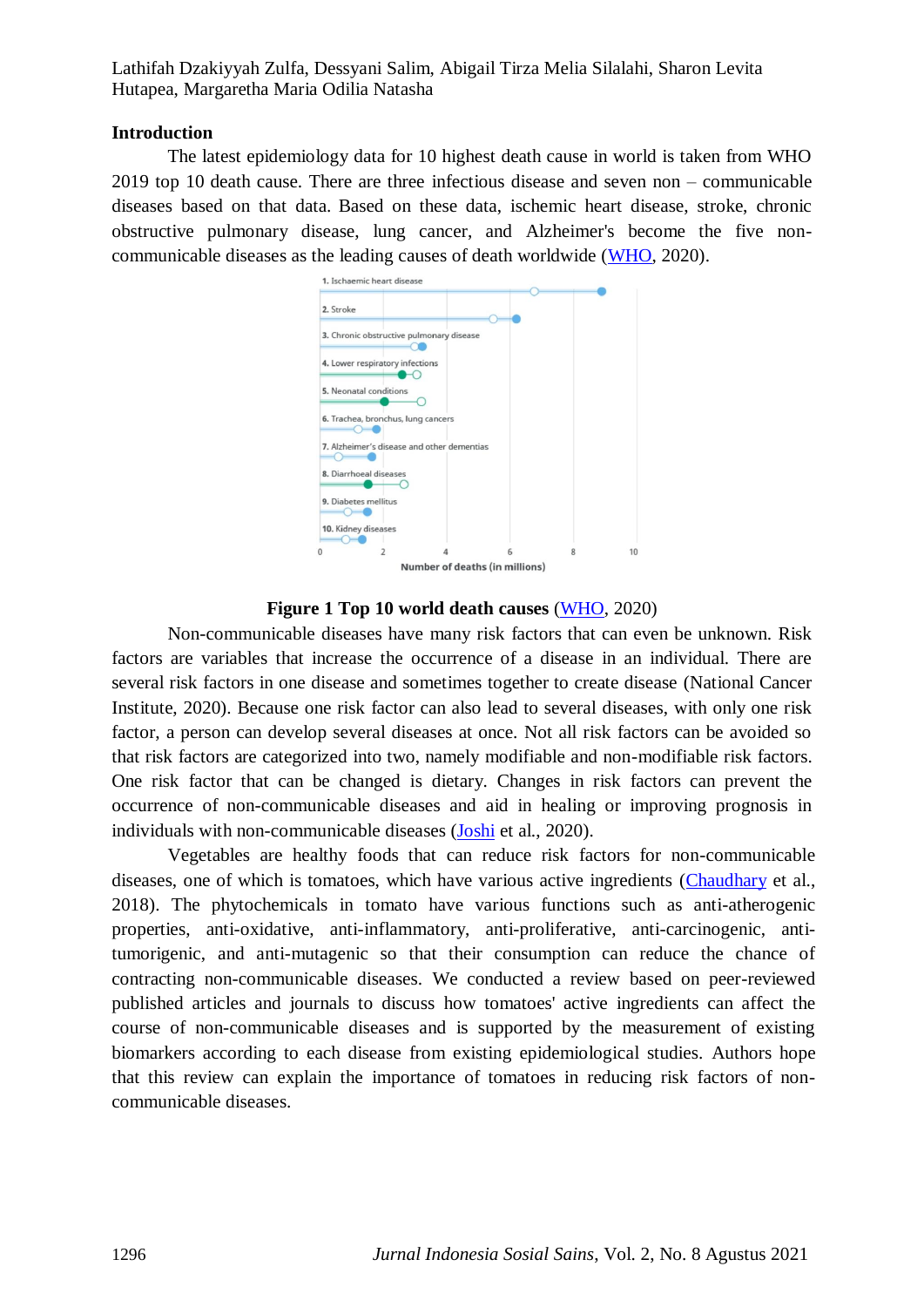## **Research Methods**

The authors look for a list of deadliest non-communicable diseases first and then considers which natural ingredients can be used for several non-communicable diseases at once. We search through PUBMED and Google Scholar with keywords Herbs for noncommunicable diseases, Vegetables for lowering risk factor of non-communicable diseases, Dietary changing for patients with non-communicable disease yielded results that tomatoes with their ability as anti-oxidant and anti-inflammation can play a role in five deadliest noncommunicable diseases. Based with this information, we search peer-reviewed articles and journals with keywords from each of non-communicable disease name and added with the word tomato or tomato active ingredients such as lycopene, tomatine, and retinol to be the last keyword for searching before writing this review. Each authors reviewed articles and journals independently and brainstorming is carried out to connect the pathogenesis and pathophysiology of diseases to be discussed with the properties of the ingredients in tomatoes. The authors also look for epidemiological research so that there is direct evidence in humans about these tomatoes' efficacy.

## **Result and Discussion**

#### **Ischaemic Hearth Disease and Stroke**

The low level of free radicals and the low incidence of ischemic heart disease in Italy are related to tomatoes' consumption in Italian society [\(Joshi](#page-11-0) et al., 2020). Active ingredients such as lycopene in tomatoes are associated with ischemic heart disease incidence where low serum lycopene concentrations increase the intima-media thickness of the common carotid artery (CCA-IMT) as evidenced in a 4-year study with 2682 subjects as well as in other studies [\(Joshi](#page-11-0) et al., 2020). The decrease in intracellular cholesterol levels is due to modulation of LDL receptors, modulation of acyl-coenzyme A, and inhibition of the enzyme 3-hydroxy-3- methylglutaryl coenzyme A (HMG-CoA) reductase by lycopene so that the course of CVD is slow and reduces risk factors for ischemic heart disease. It was found that the mean number of LDL, systolic blood pressure, and triglycerides were higher in the group with low serum lycopene levels, although not significantly. Oxidized LDL in the walls of blood vessels will also inhibit nitric oxide, so that blood pressure regulation through vasodilation is also disrupted and results in high blood pressure. A week-long tomato intervention on healthy youth in America resulted in serum lipid peroxidation and LDL oxidation decreased significantly [\(Joshi](#page-11-0) et al., 2020).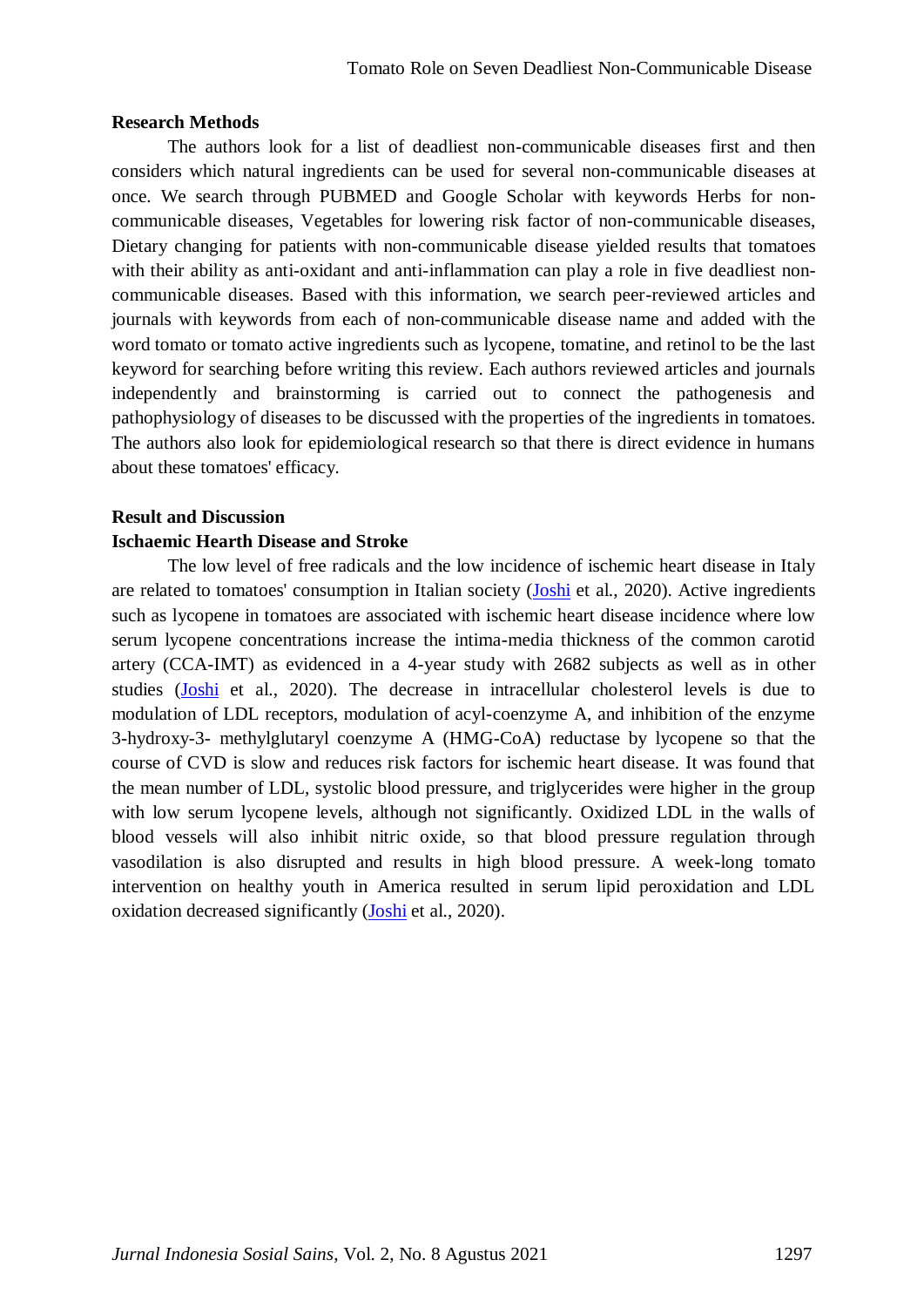|                         | Patients with          | Patients with $0.34 \pm$ |
|-------------------------|------------------------|--------------------------|
|                         | $0.00 \mu m o/L$ serum | $0.12 \mu m o/L$ serum   |
|                         | lycopene               | lycopene                 |
| Serum LDL cholesterol   | $3.1 - 4.88$           | $3.16 - 4.84$            |
| (mmol/L)                |                        |                          |
| Serum triacylglycerols  | $1.7 \pm 1.18$         | $1.51 \pm 1$             |
| cholesterols            |                        |                          |
| (mmol/L)                |                        |                          |
| Systolic blood pressure | $138.1 \pm 16.7$       | $132 \pm 15$             |
| (mmHg)                  |                        |                          |
|                         |                        |                          |

**Table 1. Patient profile with different serum lycopene level (***Joshi et al., 2020***)** 

The efficacy of tomatoes to lower risk factor for these diseases is still limited in vivo but has been widely demonstrated in vitro and epidemiology. Research proves a correlation between the incidence of myocardial infarction with serum lycopene levels in 11 countries by EURAMIC [\(Joshi](#page-11-0) et al., 2020). Another risk factor for ischemic heart disease is the level of IGF-1 which appears to be modulated in action by lycopene from tomatoes and other properties of inhibiting platelet aggregation ( $Xie \& Yang$ , 2020). Other ingredients such as retinol in tomatoes, which are fat-soluble, make LDL more resistant to oxidation [\(McKay](#page-12-0) et al., 2020).

Several types of stroke with similar manifestations have different pathophysiology. The type that often occurs is an ischemic stroke in which the occurrence of blockage of blood vessels so that the brain is not properly perfused. The course of this disease is more or less the same as ischemic heart disease, so the mechanism of action of tomatoes' active ingredients is the same. This is supported by a meta-analysis of several studies where there was an inverse correlation between serum lycopene levels and stroke risk [\(Bahonar](#page-10-1) et al., 2017). As a modifiable factor, the dietary aspect becomes excellent education given to healthy individuals or patients with both diseases so that the disease can be prevented or the treatment being carried out is also supported or adjuvanted by changes in nutritional intake [\(Joshi](#page-11-0) et al., 2020).

#### **Chronic Obstructive Pulmonary Disease**

Chronic obstructive pulmonary disease (COPD), a chronic inflammatory lung disease from various mechanisms such as alveolar epithelial injury, oxidative stress, et cetera (figure 4), is the third cause of death in the world by 2019 [\(WHO,](#page-13-0) 2020) and [\(Biswas](#page-10-2) et al., 2013). This disease usually consists of emphysema and bronchitis. Oxidative resistance of whole blood on COPD patients lower than the healthy subjects and it associated with lower total plasma alpha-carotene (or has been mentioned before as lycopene) in COPD group [\(Lin](#page-11-1) et al., 2010).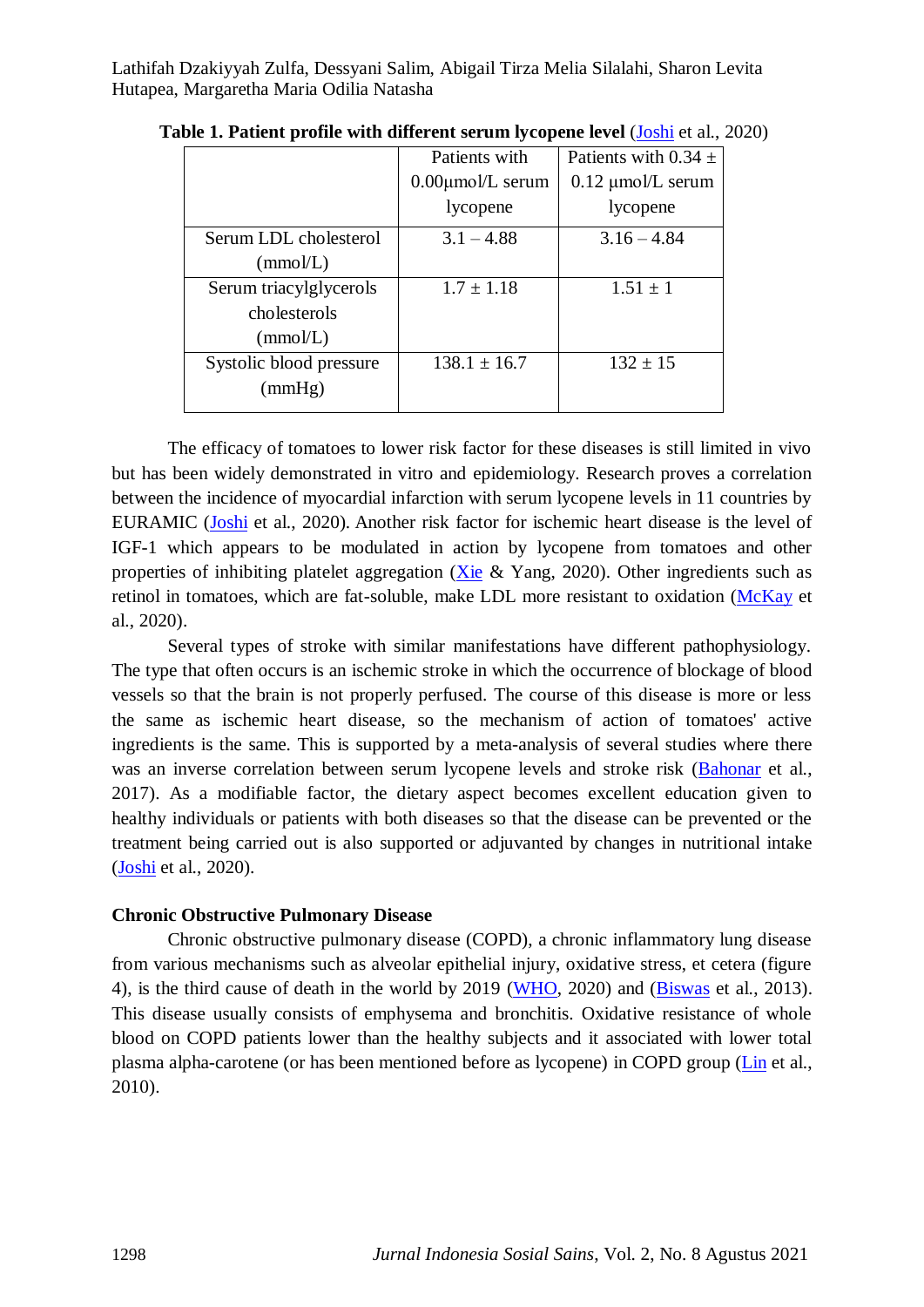Cholesterol homeostasis is closely related to lung disease incidence because intracellular cholesterol buildup will lead to dysregulated inflammatory response and amplify inflammation in macrophages. Lycopene can modulate Reverse cholesterol transport (RCT) which plays a role in transporting excess cholesterol by inducing LXRa and PPARa. Experiments on Ferret who had COPD with the most similar symptoms to humans compared to rodents reported an increase in mRNA expressions of LXRa, PPARa and even the expression of these mRNAs could be at the same level as healthy controls. The study also reported a decrease in bronchitis grade and decreased alveolar diameter, which means an improvement in emphysema in the high and low dose intervention groups [\(Rakic](#page-12-1) et al., 2019).



**Figure 2 Bronchitis grade and alveolar diameter [\(Rakic](#page-12-1) et al., 2019)** 

#### **Lung Cancer**

Lung cancer known for the  $1<sup>st</sup>$  cause of death by cancer and  $3<sup>rd</sup>$  rank in the most new cases per year in Indonesia with 5 years prevalence at 37.663 cases until December 2020 (IARC, 2020). Non-small cell lung cancer (NSCLC) includes different types of cancer cell such as adenocarcinoma, squamous cell carcinoma, and large cell carcinoma [\(Clark](#page-11-2) & Alsubait, 2020). Epidermal growth factor receptor (EGFR) is a tyrosin kinase receptor that can be found and increase in several types of cancer including NSCLC [\(Wee](#page-13-2) & Wang, 2017). Native ligand of EGFR are Epidermal growth factor (EGF) and Tumor growth factor alpha  $(TGF- $\alpha$ ), and result in the growth, proliferation, and differentiation of the cell (Merphey et al,$ 2020). *In silico* study was done by Amalia et al to inhibit native ligand binding for EGFR with bioactive compound of tomato;  $\alpha$ -tomatine and tomatidine. In this study,  $\alpha$ -tomatine interacts with EGFR at 5 amino acid residue at outside EGFR active binding site. Even though it's not at the active binding site, the interaction between  $\alpha$ -tomatine and these amino acid residue inactivated several signaling pathways such as Focal Adhesion Kinase pathway (FAK), Phosphatidylinositol 3-kinase (PI3K)/Protein kinase B (AKT) signaling pathway, and Extracelullar signal-regulated kinase (ERK) pathway [\(Amalia](#page-10-3) et al., 2020). These pathways play role in various cell function including cell growth, proliferation, differentiation, apoptosis, cell stress response and various pathological effect: facilitate cancer development and progression, metastasis, and invasion [\(Guo](#page-11-3) et al., 2020); [\(Jiang](#page-11-4) et al., 2020); [\(Shi](#page-12-2) et al., 2019) ; [\(Tai](#page-12-3) et al., 2015). Tomatidine interacts with EGFR at 6 amino acids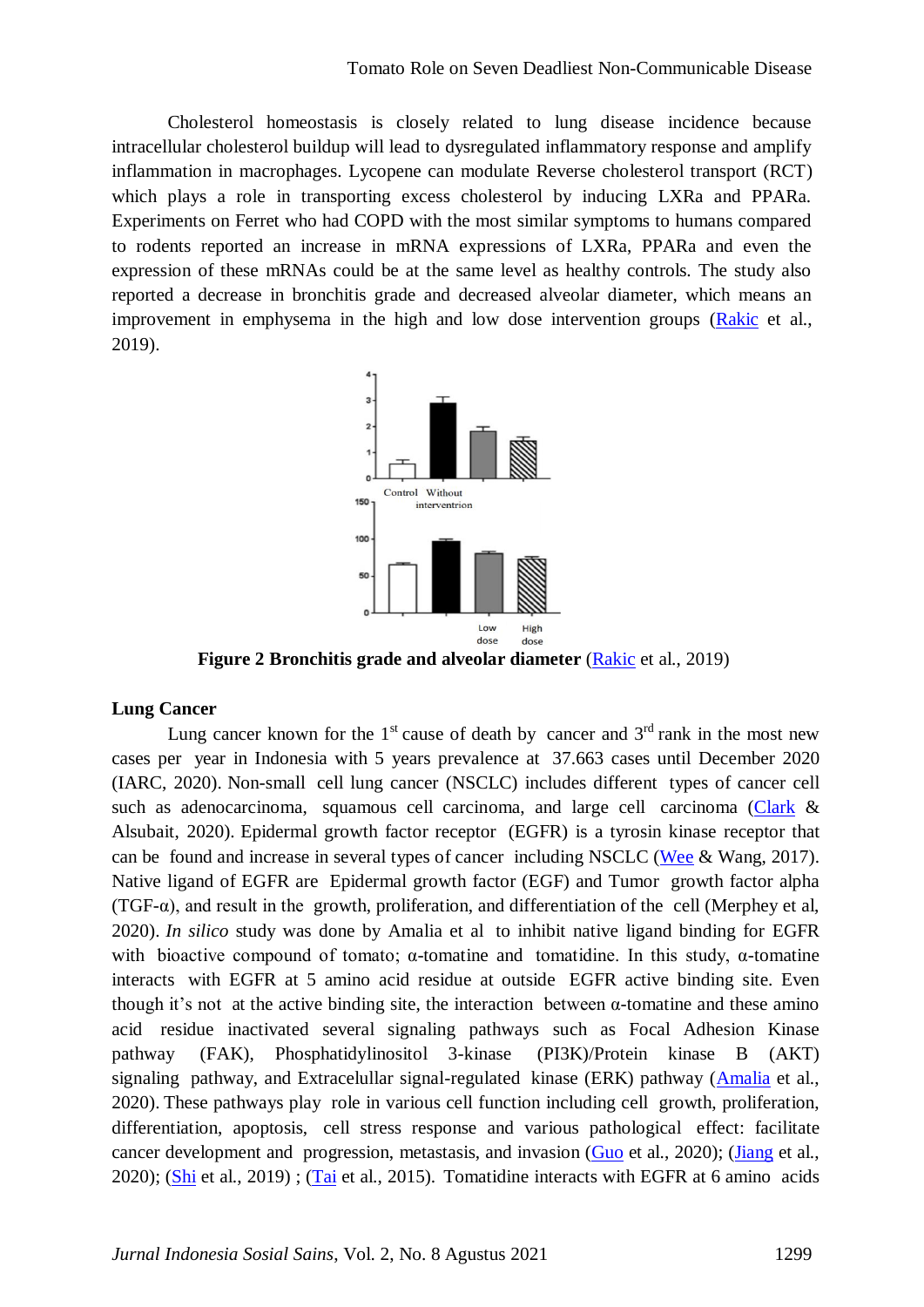residue, 2 of them forms hydrogen bond at the binding site which indicate tomatidine has strong potential role to inhibit EGFR activation by its native ligand [\(Amalia](#page-10-3) et al., 2020).

#### **Alzheimer**

Dementia is one of the global health problem, the reported cases for dementia is 24 million cases. Alzheimer is a type of dementia, and it's commonly occur at elderly community [\(Mayeux](#page-11-5) & Stern, 2012). Alzheimer is a progressive neurodegenerative disease, and one of the pathogenesis of this disease is buildup of toxic plaques: β-amyloid (Aβ). Aβ deposition in central nervous system initiated by oxidative stress which is an increase amount out free radical (oxidant) compared to antioxidant, therefore the increase of antioxidant activity and antibody development against Aβ can be used to prevent or minimize the risk of Alzheimer disease [\(Huang](#page-11-6) et al., 2016); Kumar et al, 2020; [\(Tiwari](#page-13-3) et al., 2019). Lycopene can be found in several types of fruits, including tomato. Lycopene in *In vivo* study using mice shows reduced in the final product of lipid peroxidation Malondialdehyde (MDA), and reduce glutathione peroxidase in mice serum after 8 weeks of lycopene treatment, indicating that lycopene has antioxidant activities [\(Chen](#page-11-7) et al., 2019). The study on mice (in vivo) to develop antibody against Aβ was conducted by Youm et al by using transgenic tomato, with Aβ DNA inserted to the tomato genome, and it's proven with PCR analysis before the tomato extract being fed to the mice as an oral vaccine. In this study, mice from control group (immunized with non-transformed tomato extract) develop no reactive antibodies to Aβ, on the other hand, mice from treatment group (immunized with transgenic tomato extract) develop significant amount of serum 3Aβ specific antibody, especially after being given with booster [\(Youm](#page-13-4) et al., 2008).

#### **Diabetes Melitus**

Diabetes is a multi-factorial disease in which the blood levels of the glucose transporting hormone insulin are lower or absent. It can also occur even if there is sufficient insulin present, from reduced Glucose Transporter Type (GLUT)-4 or reduced insulin binding to its receptor. Obesity plays a major role in the development of diabetes and insulin resistance [\(Mohabbulla](#page-12-4) Mohib et al., 2016). Tomato appears to regulate insulin mechanisms and control HbA1c levels in diabetics and healthy adults [\(Alam](#page-10-4) et al., 2019). Beneficial effect of lycopene in insulin tolerance and resistance proved on *in vivo* study in mice fed a highsaturated-fat and cholesterol-rich diet that received different doses of dry tomato peel (DTP) for 12 weeks. Result from oral glucose tolerance tests (OGTT) at 4 and 12 weeks showed significantly higher plasma glucose in the high-fat control diet (HF Ctrl) and HSF/HC highsaturated-fat/high-cholesterol mice (HSF-HC) than in high-saturated-fat/high-cholesterol diet supplemented with 9% DTP mice (HSF/HC TP1) and high-saturated-fat/high-cholesterol diet supplemented with 17% DTP (HSF/HC TP2). At 4 weeks, the time course of glucose clearance was significantly longest in HSF/HC mice, followed by HF Ctrl, and then DTPsupplemented mice (P<0.05). At 12 weeks, the areas under the curve showed significant differences between the HSF/HC group, the HF Ctrl and the DTP-supplemented groups (Figure 3B) [\(Zidani](#page-13-5) et al., 2017).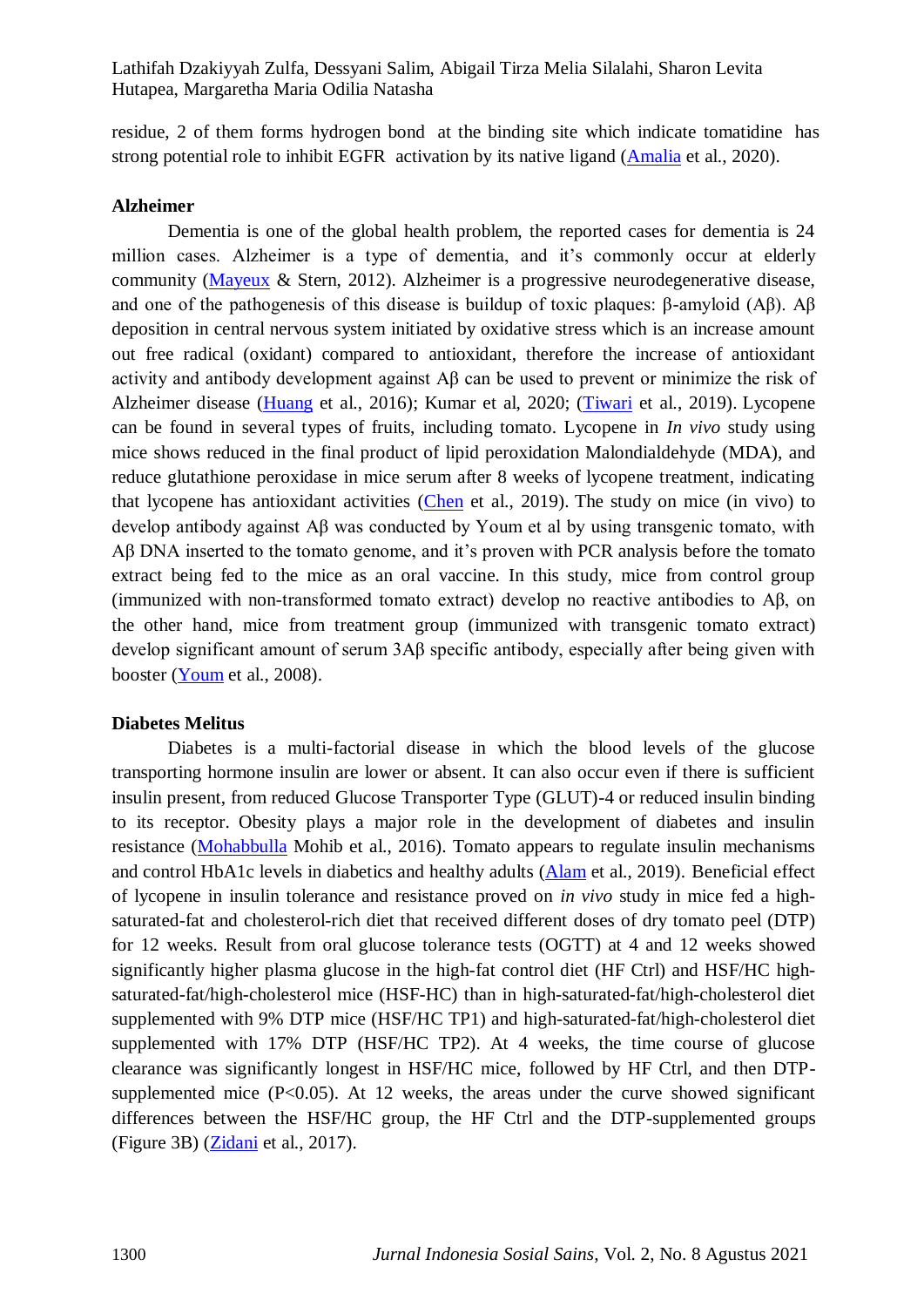

**Figure 3 Dry tomato peel effect on glucose, insulin, and hepatic markers** (Zidani et al., 2017)

The Insulin Tolerance Test (ITT) declined quickly 15 min after insulin injection for all groups at 4 weeks (Fig. 3C). At 12 weeks, plasma glucose was the lowest at all time points from 0 to 120 min in HSF/HC TP1 and HSF/HC TP2, without significant differences between these two groups [\(Zidani](#page-13-5) et al., 2017). Study of antihyperglycemic effect of tomato by Al-Numair KS *et al.* was reported by administration of kaempferol, an antioxidant flavonoid found in tomato, to STZ-diabetic rats was found to normalize the plasma glucose. Figure 4 shows the effects of kaempferol at three different doses (50, 100, and 200 mg/kg BW) on plasma glucose (initial day, 7th days, 15th days, and 45th days) and insulin (45th days) levels in normal and STZ-diabetic rats. Diabetic rats showed a gradually elevated level of plasma glucose on initial, 7th, 15th, and 45th days, respectively, and a decreased level of insulin on 45th days when compared to these levels in normal rats. Oral administration of kaempferol or glibenclamide in diabetic rats showed a decrease level of plasma glucose and increase level of insulin when compared to these levels in the diabetic control rats. The dose of 100 mg/kg BW showed maximum glucose lowering effect in comparison to the lowering effects of the 50 and 200 mg/kg BW doses. So the 100 mg/kg BW dose was fixed as the optimum dose and used for further study [\(Al-Numair](#page-10-5) et al., 2015).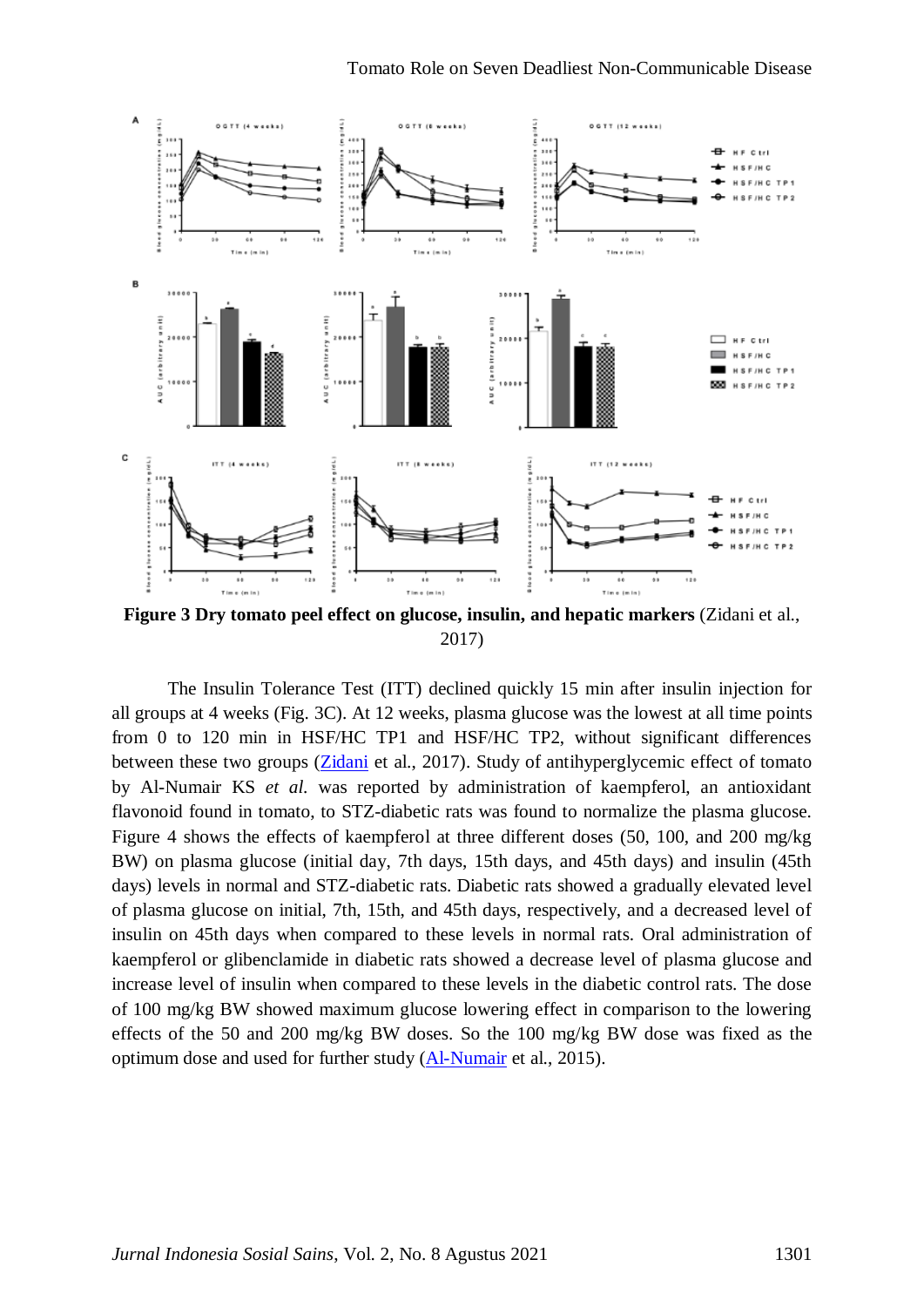

Furthermore, long-term tomato intake by patients with type 2 diabetes resulted in decreased glycosylated hemoglobin levels [\(Bose](#page-10-6) & Agrawal, 2006). In these patients, an antioxidative stress effect (i.e., higher antioxidant enzyme activity and lower lipid peroxidation rates was observed after tomato consumption [\(Banihani,](#page-10-7) 2017); [\(Bose](#page-10-6) & Agrawal, 2006). Maintenance of cholesterol homeostasis is important especially in diabetic patients whereas imbalance of cholesterol level leads to hypercholesterolemia, a predominant risk factor for atherosclerosis and associated coronary and cerebrovascular diseases [\(Ballantyne](#page-10-8) et al., 2005); [\(Edwards](#page-11-8) & Ericsson, 1999); [\(Meagher,](#page-12-5) 2004). The reduction of intracellular cholesterol by lycopene and tomato derivatives has been associated with a decrease in cholesterol synthesis through an inhibition of HMG-CoA reductase activity and expression, a modula- tion of LDL receptor, and acetyl-coenzyme A acetyltrans- ferase (ACAT) activity. The committed step in the biosynthesis of cholesterol and isoprenoids is catalyzed by HMG-CoA reductase, which promotes the deacylation of HMG-CoA to mevalonate [\(Bilheimer](#page-10-9) et al., 1983); [\(Istvan](#page-11-9) & Deisenhofer, 2001). Lastly, table 2 presents a summary of the studies performed on tomato and its derived compounds and their reported effects in preventing diabetes-induced oxidation. The data indicate that tomato (fresh or cooked) or its derived compounds, such as lycopene, kaempferol, and naringenin, show potent antioxidant effects against diabetes-induced oxidative stress. This antioxidant effect mainly occurs by enhancing the activities of antioxidant enzymes, increasing the level of nonenzymatic antioxidants, and decreasing the formation of reactive oxygen species (i.e., H2O2) [\(Banihani,](#page-10-7) 2017).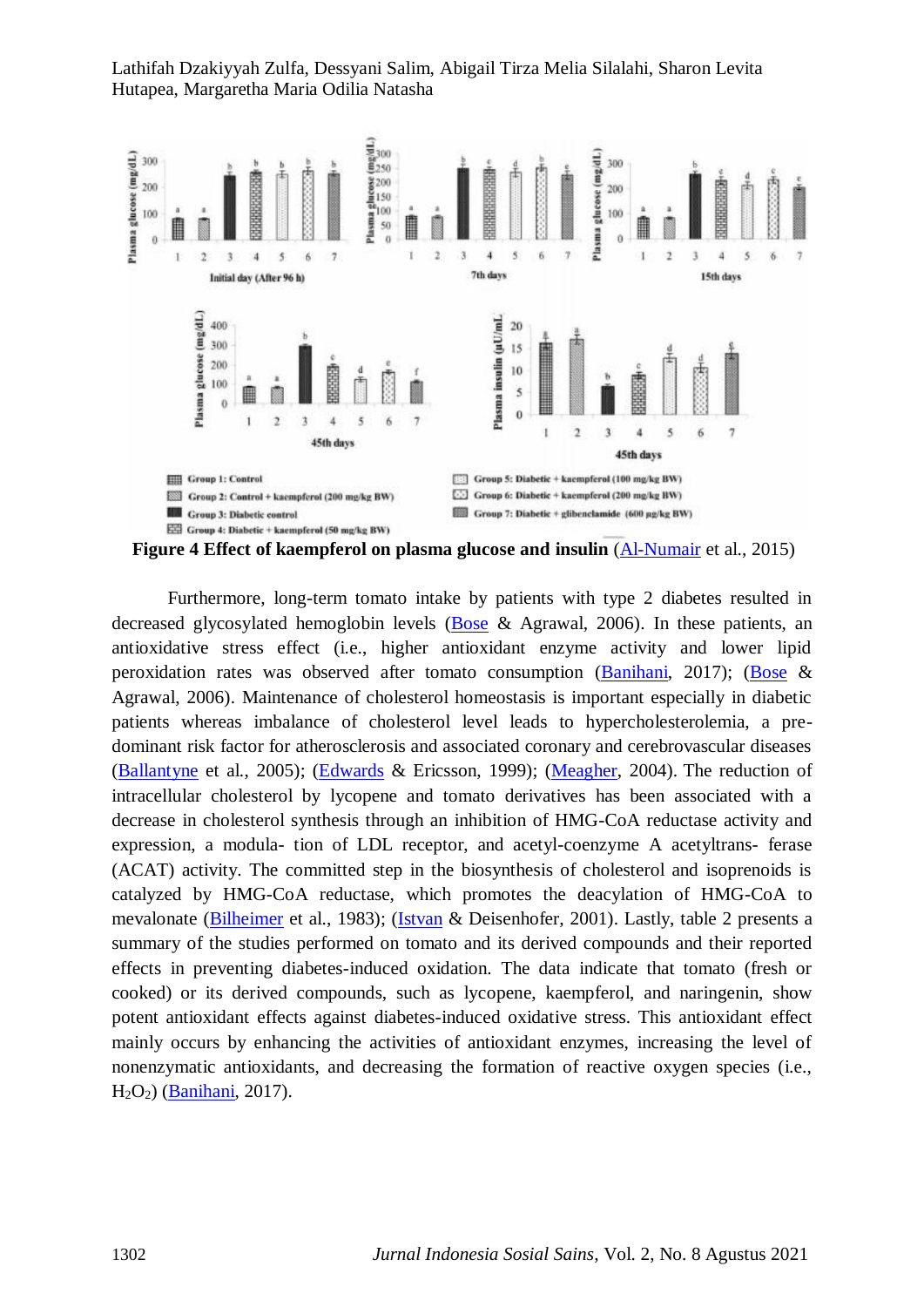| Affecter (Tomato or<br>tomato-derived |                                           |                |                                             |                                                                                                          |           |
|---------------------------------------|-------------------------------------------|----------------|---------------------------------------------|----------------------------------------------------------------------------------------------------------|-----------|
| compound)                             | Dose                                      | Duration       | Population                                  | Antioxidant effect                                                                                       | Reference |
| Tomato-extract<br>lycopene            | 90 mg/kg of<br>body weight                | Single<br>dose | Streptozotocin-<br>induced diabetic         | $(-)$ H <sub>2</sub> O <sub>2</sub> formation<br>(+) Catalase, superoxide dismutase,                     | [16, 45]  |
| Natural tomato extract                | $0.2\%$ of the<br>diet                    | 5 weeks        | rats<br>Diabetic sand rats                  | and glutathione peroxidase<br>(+) Glutathione                                                            | [15]      |
| Ripe cooked tomato                    | 200 g of ripe<br>tomatoes<br>(cooked)/day | 60 days        | Patients with type<br>2 diabetes            | (+) Superoxide dismutase, glutathione<br>peroxidase, glutathione reductase.<br>(-) Lipid peroxidation    | [21]      |
| Cooked tomato                         | 200 g/day                                 | 30 days        | Patients with type<br>2 diabetes            | (+) Superoxide dismutase, glutathione<br>peroxidase, and glutathione reductase<br>(-) Lipid peroxidation | [46]      |
| Tomato-derived<br>lycopene            | 30 mg/day                                 | 4 weeks        | Obese patients                              | (+) Plasma carotenoids                                                                                   | [47]      |
| Kaempferol                            | 100 mg/kg of<br>body weight               | 45 days        | Streptozotocin-<br>induced diabetic<br>rats | (+) Glutathione peroxidase, catalase, and<br>glutathione-S-transferase.<br>(+) Antioxidant status        | [18, 32]  |
| Naringenin                            | (5–10 mg/kg)                              | 10 weeks       | Diabetic Wistar<br>rats                     | (+) Superoxide dismutase, catalase, and<br>glutathione enzyme.<br>(-) Tissue malondialdehyde             | $[34]$    |
| Dry tomato peels                      | the diet                                  |                | 9% or 17% of 12 weeks BALB/c male mice      | (+) Plasma lycopene concentration                                                                        | [23]      |

**Table 2. Antioxidant effect on diabetic condition from tomato** [\(Banihani,](#page-10-7) 2017)

(-) decrease; (+) increase.

#### **Kidney Disease**

Kidney disease has numerous complex causes like diabetes, cardiovascular disease, and many more [\(Levin](#page-11-10) et al., 2017). Chronic kidney disease is non-communicable, irreversible, progressive, and clinical syndrome secondary to the definitive change in function or structure of the kidney [\(Ammirati,](#page-10-10) 2020); [\(Levin](#page-11-10) et al., 2017). Based on data GBD 2017, in 2017 chronic kidney disease resulted in 1,23 million deaths. Total deaths from 2007 to 2017 increased by 33,7% [\(Roth](#page-12-6) et al., 2018). Additionally, around 1,7 million people each year are thought to die from acute kidney injury [\(Mehta](#page-12-7) et al., 2015). Oxidative stress is likely a potential factor in the progression of AKI, as OS causing renal epithelial and tubular cell dysfunctions by depletion of proximal renal tubular antioxidant capacity and induction of free radicals [\(Mahgoub](#page-11-11) et al., 2017). Oxidative stress is a result of the imbalance between formed oxidants and body antioxidants and related to the overproduction of reactive oxygen species (ROS) [\(Gwozdzinski](#page-11-12) et al., 2021). The study by Rasheed et al lycopene has an effect to prevent AKI through modulation of OS and lipid peroxidation [\(Rasheed](#page-12-8) et al., 2020). Lycopene has indeed received special attention because it is a highly efficient antioxidant as well as having the function of singlet-oxygen and free radical scavenging. So, lycopene, as a bioactive compound may help prevention of chronic disease, but it needs some research on humans [\(Taheri](#page-12-9) et al., 2015). In tomatoes there are many nutrients, like lycopene, potassium, calcium, and many more. But the nutrients in tomatoes can be different depends on the types of tomatoes, raw, color, and ripe. In tomatoes which is ripe, red, and raw the content of lycopene is 2573 µg and the potassium is 237 mg, but in tomatoes which is ripe, red, and cooked the content of potassium is decreased by 19 mg, and the lycopene is increased by 463 µg, In tomatoes which is green, raw do not have lycopene and have potassium is 204 mg [\(Chaudhary](#page-10-0) et al., 2018). Lycopene have a good efficient antioxidant, but inpatient with chronic kidney disease there is a limitation on intake of dietary potassium because patient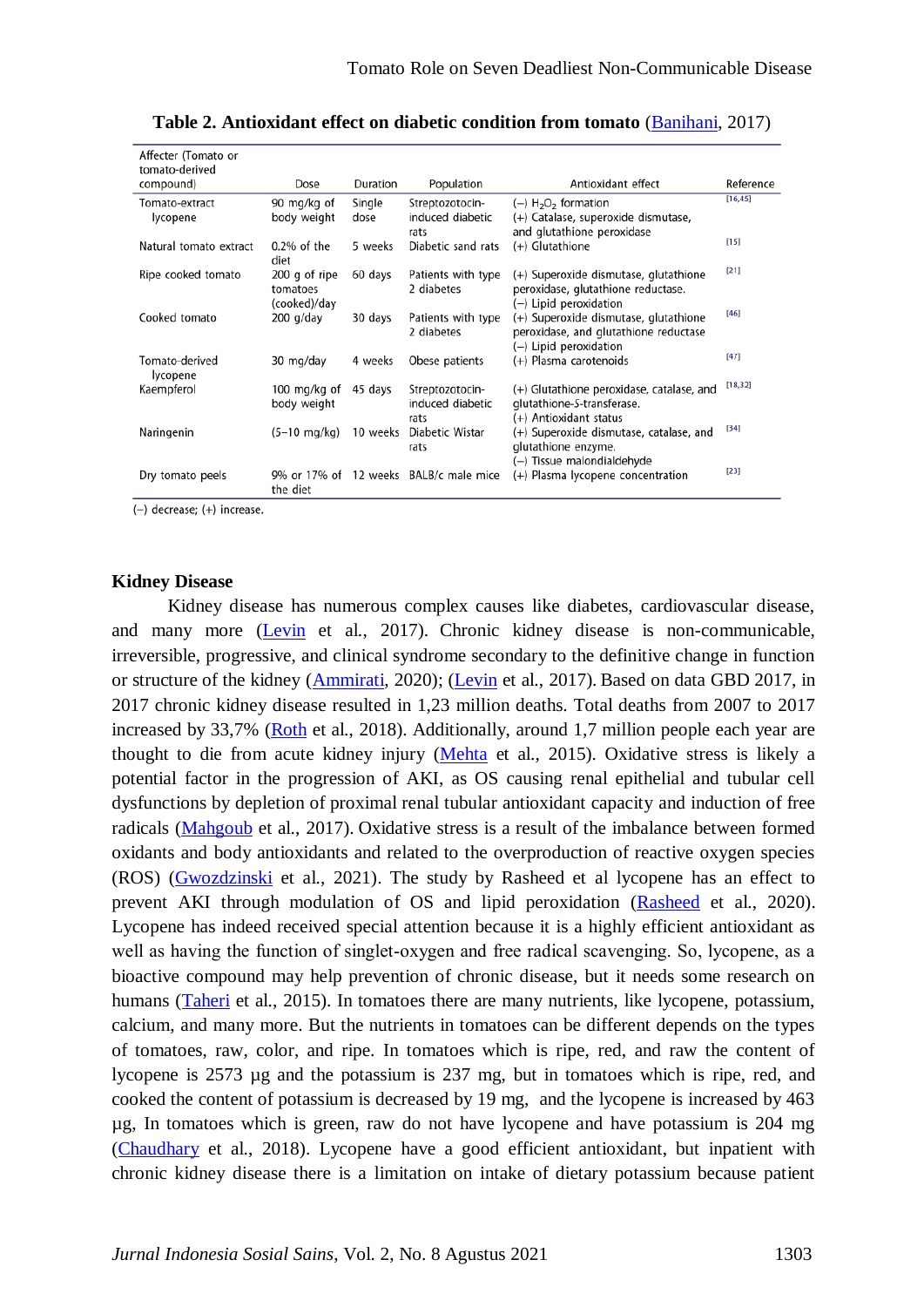CKD did not have normal kidney function to excrete the waste of the body, so if the intake of potassium is high, residual potassium accumulates in the body and may cause hyperkalemia and lead to arrhythmias, muscle weakness, disturbed consciousness, heart failure, and even leading to sudden death [\(Talukder](#page-13-6) et al., 2016). Low potassium vegetable and fruit now is produced with hydroponic culture and multi-Russ training and it is effective in producing tomato with low potassium and could decrease potassium at least 50%, but to know there is a decrease in other nutrients in tomatoes, so it needs some research [\(Tsukagoshi](#page-13-7) et al., 2016). If tomatoes with low potassium and high lycopene can be produced, it is good for patients with chronic kidney disease, because tomatoes have many benefit like antioxidants and antiinflammatory, so future research can be conducted to know the effect of tomatoes on the kidney.

## **Conclusion**

Lycopene, retinol, alpha tomatine, and tomatidine that found abundantly in tomatoes, proves in reducing risk factors of non-communicable diseases based on in vivo, in vitro, or in silico experiments such as decrease in intracellular cholesterol levels in ischemic heart disease, modulate reverse cholesterol transport in chronic obstructive pulmonary disease, interacting with Epidermal growth factor receptor (EGFR) as an anti-proliferative effect in lung cancer, reduce lipid peroxidation Malondialdehyde (MDA), and reduce glutathione peroxidase in Alzheimer, regulate insulin and plasma glucose in diabetes mellitus, and modulate OS and lipid peroxidase to prevent acute kidney injury. Even though it has not reach clinical trials, it is imperative to educate patients in non-communicable diseases to improve their dietary habits, including more consumptions of fruits and vegetables such as tomatoes. Authors hope that in future, further researches need to be done in order to increase understanding the role of tomato's active compound in non-communicable diseases. Authors also hope that randomized controlled clinical trials can also be done in near future for clinical use in among non-communicable diseases patients.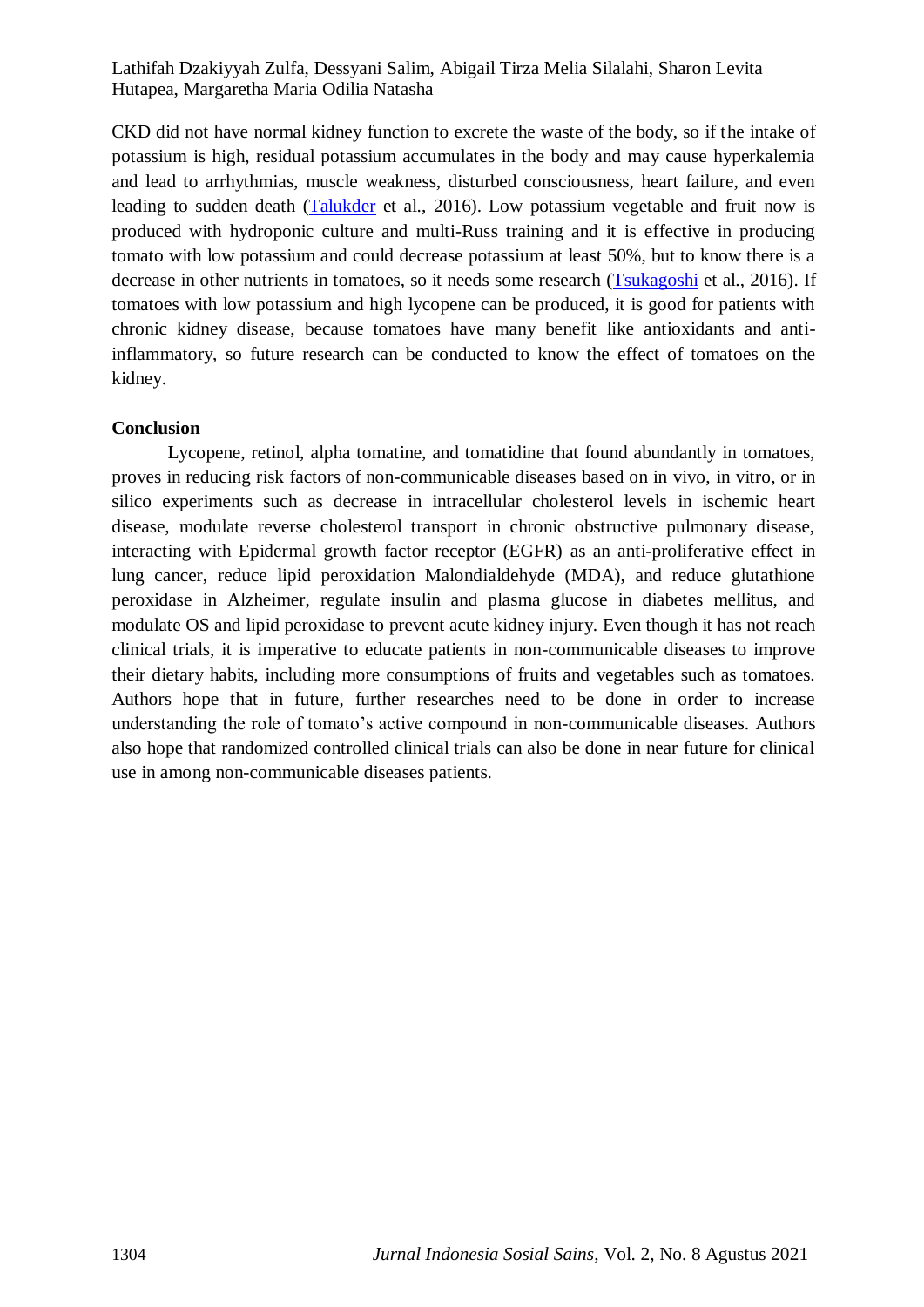# **BIBLIOGRAPHY**

- <span id="page-10-5"></span>Al-Numair, K. S., Chandramohan, G., Veeramani, C., & Alsaif, M. A. (2015). Ameliorative effect of kaempferol, a flavonoid, on oxidative stress in streptozotocin-induced diabetic rats. *Redox Report*, *20*(5), 198–209[.https://doi.org/10.1179/1351000214Y.0000000117](https://doi.org/10.1179/1351000214Y.0000000117)
- <span id="page-10-4"></span>Alam, P., Raka, M. A., Khan, S., Sarker, J., Ahmed, N., Nath, P. D., Hasan, N., Mohib, M. M., Tisha, A., & Sagor, M. A. T. (2019). A clinical review of the effectiveness of tomato (Solanum lycopersicum) against cardiovascular dysfunction and related metabolic syndrome. *Journal of Herbal Medicine*, *16*, 100235[.https://doi.org/10.1016/j.hermed.2018.09.006](https://doi.org/10.1016/j.hermed.2018.09.006)
- <span id="page-10-3"></span>Amalia, I. F., Sayyidah, A., Larasati, K. A., & Budiarti, S. F. (2020). [Molecular Docking](https://scholar.google.com/scholar?hl=id&as_sdt=0%2C5&q=Amalia%2C+I.+F.%2C+Sayyidah%2C+A.%2C+Larasati%2C+K.+A.%2C+%26+Budiarti%2C+S.+F.+%282020%29.+Molecular+Docking+Analysis+of+%CE%B1-Tomatine+and+Tomatidine+to+Inhibit+Epidermal+Growth+Factor+Receptor+%28EGFR%29+Activation+in+Non-Small-Cell+Lung+Cancer+%28NSCLC%29.+JSMARTech%3A+Journal+of+Smart+Bioprospecting+and+Technology%2C+2%281%29%2C+1%E2%80%936.&btnG=)  [Analysis of α-Tomatine and Tomatidine to Inhibit Epidermal Growth Factor Receptor](https://scholar.google.com/scholar?hl=id&as_sdt=0%2C5&q=Amalia%2C+I.+F.%2C+Sayyidah%2C+A.%2C+Larasati%2C+K.+A.%2C+%26+Budiarti%2C+S.+F.+%282020%29.+Molecular+Docking+Analysis+of+%CE%B1-Tomatine+and+Tomatidine+to+Inhibit+Epidermal+Growth+Factor+Receptor+%28EGFR%29+Activation+in+Non-Small-Cell+Lung+Cancer+%28NSCLC%29.+JSMARTech%3A+Journal+of+Smart+Bioprospecting+and+Technology%2C+2%281%29%2C+1%E2%80%936.&btnG=)  [\(EGFR\) Activation in Non-Small-Cell Lung Cancer \(NSCLC\).](https://scholar.google.com/scholar?hl=id&as_sdt=0%2C5&q=Amalia%2C+I.+F.%2C+Sayyidah%2C+A.%2C+Larasati%2C+K.+A.%2C+%26+Budiarti%2C+S.+F.+%282020%29.+Molecular+Docking+Analysis+of+%CE%B1-Tomatine+and+Tomatidine+to+Inhibit+Epidermal+Growth+Factor+Receptor+%28EGFR%29+Activation+in+Non-Small-Cell+Lung+Cancer+%28NSCLC%29.+JSMARTech%3A+Journal+of+Smart+Bioprospecting+and+Technology%2C+2%281%29%2C+1%E2%80%936.&btnG=) *JSMARTech: Journal of Smart Bioprospecting and Technology*, *2*(1), 1–6.
- <span id="page-10-10"></span>Ammirati, A. L. (2020). Chronic kidney disease. *Revista Da Associação Médica Brasileira*, *66*, s03–s09[.https://doi.org/10.1590/1806-9282.66.S1.3](https://doi.org/10.1590/1806-9282.66.S1.3)
- <span id="page-10-1"></span>Bahonar, A., Saadatnia, M., Khorvash, F., Maracy, M., & Khosravi, A. (2017). Carotenoids as potential antioxidant agents in stroke prevention: a systematic review. *International Journal of Preventive Medicine*, *8*[.doi: 10.4103/ijpvm.IJPVM\\_112\\_17](doi:%2010.4103/ijpvm.IJPVM_112_17)
- <span id="page-10-8"></span>Ballantyne, C., Arroll, B., & Shepherd, J. (2005). Lipids and CVD management: towards a global consensus. *European Heart Journal*, *26*(21), 2224– 2231[.https://doi.org/10.1093/eurheartj/ehi373](https://doi.org/10.1093/eurheartj/ehi373)
- <span id="page-10-7"></span>Banihani, S. A. (2017). Semen quality as affected by olive oil. *International Journal of Food Properties*, *20*(sup2), 1901–1906[.https://doi.org/10.1080/10942912.2017.1357044](https://doi.org/10.1080/10942912.2017.1357044)
- <span id="page-10-9"></span>Bilheimer, D. W., Grundy, S. M., Brown, M. S., & Goldstein, J. L. (1983). Mevinolin and colestipol stimulate receptor-mediated clearance of low density lipoprotein from plasma in familial hypercholesterolemia heterozygotes. *Proceedings of the National Academy of Sciences*, *80*(13), 4124–4128[.https://doi.org/10.1073/pnas.80.13.4124](https://doi.org/10.1073/pnas.80.13.4124)
- <span id="page-10-2"></span>Biswas, S., W Hwang, J., A Kirkham, P., & Rahman, I. (2013). [Pharmacological and dietary](https://scholar.google.com/scholar?hl=id&as_sdt=0%2C5&q=+Biswas%2C+S.%2C+W+Hwang%2C+J.%2C+A+Kirkham%2C+P.%2C+%26+Rahman%2C+I.+%282013%29.+Pharmacological+and+dietary+antioxidant+therapies+for+chronic+obstructive+pulmonary+disease.+Current+Medicinal+Chemistry%2C+20%2812%29%2C+1496%E2%80%931530.&btnG=)  [antioxidant therapies for chronic obstructive pulmonary disease.](https://scholar.google.com/scholar?hl=id&as_sdt=0%2C5&q=+Biswas%2C+S.%2C+W+Hwang%2C+J.%2C+A+Kirkham%2C+P.%2C+%26+Rahman%2C+I.+%282013%29.+Pharmacological+and+dietary+antioxidant+therapies+for+chronic+obstructive+pulmonary+disease.+Current+Medicinal+Chemistry%2C+20%2812%29%2C+1496%E2%80%931530.&btnG=) *Current Medicinal Chemistry*, *20*(12), 1496–1530.
- <span id="page-10-6"></span>Bose, K. S. C., & Agrawal, B. K. (2006). [Effect of long term supplementation of tomatoes](https://scholar.google.com/scholar?hl=id&as_sdt=0%2C5&q=Bose%2C+K.+S.+C.%2C+%26+Agrawal%2C+B.+K.+%282006%29.+Effect+of+long+term+supplementation+of+tomatoes+%28cooked%29+on+levels+of+antioxidant+enzymes%2C+lipid+peroxidation+rate%2C+lipid+profile+and+glycated+haemoglobin+in+Type+2+diabetes+mellitus.+West+Indian+Medical+Journal%2C+55%284%29%2C+274.&btnG=)  [\(cooked\) on levels of antioxidant enzymes, lipid peroxidation rate, lipid profile and](https://scholar.google.com/scholar?hl=id&as_sdt=0%2C5&q=Bose%2C+K.+S.+C.%2C+%26+Agrawal%2C+B.+K.+%282006%29.+Effect+of+long+term+supplementation+of+tomatoes+%28cooked%29+on+levels+of+antioxidant+enzymes%2C+lipid+peroxidation+rate%2C+lipid+profile+and+glycated+haemoglobin+in+Type+2+diabetes+mellitus.+West+Indian+Medical+Journal%2C+55%284%29%2C+274.&btnG=)  glycated [haemoglobin in Type 2 diabetes mellitus.](https://scholar.google.com/scholar?hl=id&as_sdt=0%2C5&q=Bose%2C+K.+S.+C.%2C+%26+Agrawal%2C+B.+K.+%282006%29.+Effect+of+long+term+supplementation+of+tomatoes+%28cooked%29+on+levels+of+antioxidant+enzymes%2C+lipid+peroxidation+rate%2C+lipid+profile+and+glycated+haemoglobin+in+Type+2+diabetes+mellitus.+West+Indian+Medical+Journal%2C+55%284%29%2C+274.&btnG=) *West Indian Medical Journal*, *55*(4), 274.
- <span id="page-10-0"></span>Chaudhary, P., Sharma, A., Singh, B., & Nagpal, A. K. (2018). [Bioactivities of](https://scholar.google.com/scholar?hl=id&as_sdt=0%2C5&q=Chaudhary%2C+P.%2C+Sharma%2C+A.%2C+Singh%2C+B.%2C+%26+Nagpal%2C+A.+K.+%282018%29.+Bioactivities+of+phytochemicals+present+in+tomato.+Journal+of+Food+Science+and+Technology%2C+55%288%29%2C+2833%E2%80%932849.&btnG=)  [phytochemicals present in tomato.](https://scholar.google.com/scholar?hl=id&as_sdt=0%2C5&q=Chaudhary%2C+P.%2C+Sharma%2C+A.%2C+Singh%2C+B.%2C+%26+Nagpal%2C+A.+K.+%282018%29.+Bioactivities+of+phytochemicals+present+in+tomato.+Journal+of+Food+Science+and+Technology%2C+55%288%29%2C+2833%E2%80%932849.&btnG=) *Journal of Food Science and Technology*, *55*(8), 2833–2849.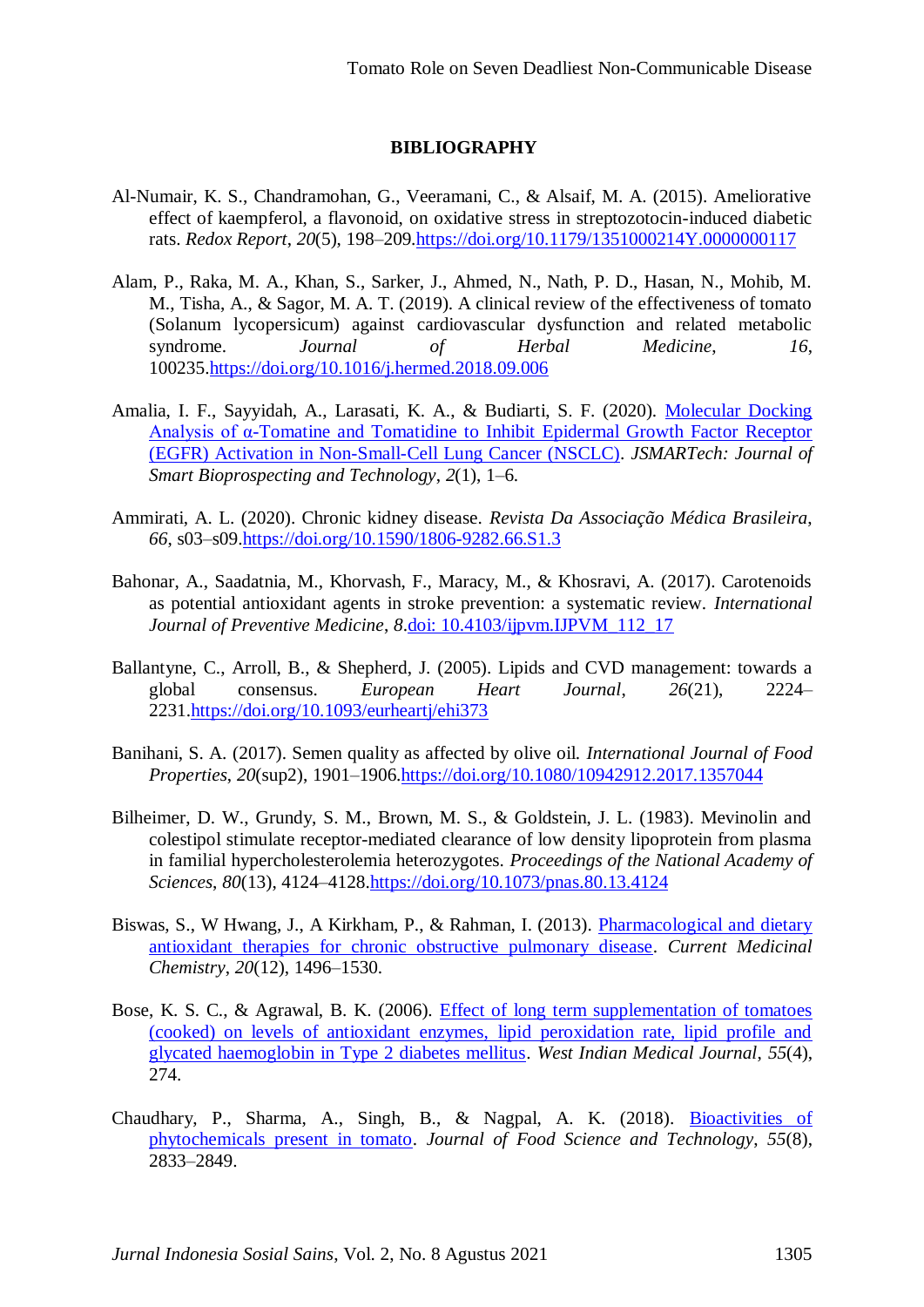- <span id="page-11-7"></span>Chen, D., Huang, C., & Chen, Z. (2019). A review for the pharmacological effect of lycopene in central nervous system disorders. *Biomedicine & Pharmacotherapy*, *111*, 791– 801[.https://doi.org/10.1016/j.biopha.2018.12.151](https://doi.org/10.1016/j.biopha.2018.12.151)
- <span id="page-11-2"></span>Clark, S. B., & Alsubait, S. (2020). [Non Small Cell Lung Cancer.\[](https://scholar.google.com/scholar?hl=id&as_sdt=0%2C5&q=Clark%2C+S.+B.%2C+%26+Alsubait%2C+S.+%282020%29.+Non+Small+Cell+Lung+Cancer.%5BUpdated+2020+Oct+1%5D.+StatPearls+%5BInternet%5D.+Treasure+Island+%28FL%29%3A+StatPearls+Publishing.&btnG=)Updated 2020 Oct 1]. *StatPearls [Internet]. Treasure Island (FL): StatPearls Publishing*.
- <span id="page-11-8"></span>Edwards, P. A., & Ericsson, J. (1999). [Sterols and isoprenoids: signaling molecules derived](https://scholar.google.com/scholar?hl=id&as_sdt=0%2C5&q=Edwards%2C+P.+A.%2C+%26+Ericsson%2C+J.+%281999%29.+Sterols+and+isoprenoids%3A+signaling+molecules+derived+from+the+cholesterol+biosynthetic+pathway.+Annual+Review+of+Biochemistry%2C+68%281%29%2C+157%E2%80%93185.&btnG=)  [from the cholesterol biosynthetic pathway.](https://scholar.google.com/scholar?hl=id&as_sdt=0%2C5&q=Edwards%2C+P.+A.%2C+%26+Ericsson%2C+J.+%281999%29.+Sterols+and+isoprenoids%3A+signaling+molecules+derived+from+the+cholesterol+biosynthetic+pathway.+Annual+Review+of+Biochemistry%2C+68%281%29%2C+157%E2%80%93185.&btnG=) *Annual Review of Biochemistry*, *68*(1), 157– 185.
- <span id="page-11-3"></span>Guo, Y., Pan, W., Liu, S., Shen, Z., Xu, Y., & Hu, L. (2020). [ERK/MAPK signalling](https://scholar.google.com/scholar?hl=id&as_sdt=0%2C5&q=Guo%2C+Y.%2C+Pan%2C+W.%2C+Liu%2C+S.%2C+Shen%2C+Z.%2C+Xu%2C+Y.%2C+%26+Hu%2C+L.+%282020%29.+ERK%2FMAPK+signalling+pathway+and+tumorigenesis.+Experimental+and+Therapeutic+Medicine%2C+19%283%29%2C+1997%E2%80%932007.&btnG=)  [pathway and tumorigenesis.](https://scholar.google.com/scholar?hl=id&as_sdt=0%2C5&q=Guo%2C+Y.%2C+Pan%2C+W.%2C+Liu%2C+S.%2C+Shen%2C+Z.%2C+Xu%2C+Y.%2C+%26+Hu%2C+L.+%282020%29.+ERK%2FMAPK+signalling+pathway+and+tumorigenesis.+Experimental+and+Therapeutic+Medicine%2C+19%283%29%2C+1997%E2%80%932007.&btnG=) *Experimental and Therapeutic Medicine*, *19*(3), 1997–2007.
- <span id="page-11-12"></span>Gwozdzinski, K., Pieniazek, A., & Gwozdzinski, L. (2021). Reactive Oxygen Species and Their Involvement in Red Blood Cell Damage in Chronic Kidney Disease. *Oxidative Medicine and Cellular Longevity*, *2021*[.https://doi.org/10.1155/2021/6639199](https://doi.org/10.1155/2021/6639199)
- <span id="page-11-6"></span>Huang, W., Zhang, X. I. A., & Chen, W. (2016). Role of oxidative stress in Alzheimer's disease. *Biomedical Reports*, *4*(5), 519–522[.https://doi.org/10.1155/2021/6639199](https://doi.org/10.1155/2021/6639199)
- <span id="page-11-9"></span>Istvan, E. S., & Deisenhofer, J. (2001). [Structural mechanism for statin inhibition of HMG-](https://scholar.google.com/scholar?hl=id&as_sdt=0%2C5&q=Istvan%2C+E.+S.%2C+%26+Deisenhofer%2C+J.+%282001%29.+Structural+mechanism+for+statin+inhibition+of+HMG-CoA+reductase.+Science%2C+292%285519%29%2C+1160%E2%80%931164.&btnG=)[CoA reductase.](https://scholar.google.com/scholar?hl=id&as_sdt=0%2C5&q=Istvan%2C+E.+S.%2C+%26+Deisenhofer%2C+J.+%282001%29.+Structural+mechanism+for+statin+inhibition+of+HMG-CoA+reductase.+Science%2C+292%285519%29%2C+1160%E2%80%931164.&btnG=) *Science*, *292*(5519), 1160–1164.
- <span id="page-11-4"></span>Jiang, N., Dai, Q., Su, X., Fu, J., Feng, X., & Peng, J. (2020). Role of PI3K/AKT pathway in [cancer: the framework of malignant behavior.](https://scholar.google.com/scholar?hl=id&as_sdt=0%2C5&q=Jiang%2C+N.%2C+Dai%2C+Q.%2C+Su%2C+X.%2C+Fu%2C+J.%2C+Feng%2C+X.%2C+%26+Peng%2C+J.+%282020%29.+Role+of+PI3K%2FAKT+pathway+in+cancer%3A+the+framework+of+malignant+behavior.+Molecular+Biology+Reports%2C+47%286%29%2C+4587%E2%80%934629.&btnG=) *Molecular Biology Reports*, *47*(6), 4587– 4629.
- <span id="page-11-0"></span>Joshi, B., Kar, S. K., Yadav, P. K., Yadav, S., Shrestha, L., & Bera, T. K. (2020). Therapeutic and medicinal uses of lycopene: a systematic review. *International Journal of Research in Medical Sciences; Vol 8, No 3 (2020): March 2020*. https://doi.org/10.18203/2320- 6012.ijrms20200804
- <span id="page-11-10"></span>Levin, A., Tonelli, M., Bonventre, J., Coresh, J., Donner, J.-A., Fogo, A. B., Fox, C. S., Gansevoort, R. T., Heerspink, H. J. L., & Jardine, M. (2017). Global kidney health 2017 and beyond: a roadmap for closing gaps in care, research, and policy. *The Lancet*, *390*(10105), 1888–1917[.https://doi.org/10.1016/S0140-6736\(17\)30788-2](https://doi.org/10.1016/S0140-6736(17)30788-2)
- <span id="page-11-1"></span>Lin, Y.-C., Wu, T.-C., Chen, P.-Y., Hsieh, L.-Y., & Yeh, S.-L. (2010). [Comparison of plasma](https://scholar.google.com/scholar?hl=id&as_sdt=0%2C5&q=Lin%2C+Y.-C.%2C+Wu%2C+T.-C.%2C+Chen%2C+P.-Y.%2C+Hsieh%2C+L.-Y.%2C+%26+Yeh%2C+S.-L.+%282010%29.+Comparison+of+plasma+and+intake+levels+of+antioxidant+nutrients+in+patients+with+chronic+obstructive+pulmonary+disease+and+healthy+people+in+Taiwan%3A+a+case-control+study.+Asia+Pacific+Journal+of+Clinical+Nutrition%2C+19%283%29%2C+393%E2%80%93401.&btnG=)  [and intake levels of antioxidant nutrients in patients with chronic obstructive pulmonary](https://scholar.google.com/scholar?hl=id&as_sdt=0%2C5&q=Lin%2C+Y.-C.%2C+Wu%2C+T.-C.%2C+Chen%2C+P.-Y.%2C+Hsieh%2C+L.-Y.%2C+%26+Yeh%2C+S.-L.+%282010%29.+Comparison+of+plasma+and+intake+levels+of+antioxidant+nutrients+in+patients+with+chronic+obstructive+pulmonary+disease+and+healthy+people+in+Taiwan%3A+a+case-control+study.+Asia+Pacific+Journal+of+Clinical+Nutrition%2C+19%283%29%2C+393%E2%80%93401.&btnG=)  [disease and healthy people in Taiwan: a case-control study.](https://scholar.google.com/scholar?hl=id&as_sdt=0%2C5&q=Lin%2C+Y.-C.%2C+Wu%2C+T.-C.%2C+Chen%2C+P.-Y.%2C+Hsieh%2C+L.-Y.%2C+%26+Yeh%2C+S.-L.+%282010%29.+Comparison+of+plasma+and+intake+levels+of+antioxidant+nutrients+in+patients+with+chronic+obstructive+pulmonary+disease+and+healthy+people+in+Taiwan%3A+a+case-control+study.+Asia+Pacific+Journal+of+Clinical+Nutrition%2C+19%283%29%2C+393%E2%80%93401.&btnG=) *Asia Pacific Journal of Clinical Nutrition*, *19*(3), 393–401.
- <span id="page-11-11"></span>Mahgoub, E., Kumaraswamy, S. M., Kader, K. H., Venkataraman, B., Ojha, S., Adeghate, E., & Rajesh, M. (2017). Genipin attenuates cisplatin-induced nephrotoxicity by counteracting oxidative stress, inflammation, and apoptosis. *Biomedicine & Pharmacotherapy*, *93*, 1083–1097[.https://doi.org/10.1016/j.biopha.2017.07.018](https://doi.org/10.1016/j.biopha.2017.07.018)
- <span id="page-11-5"></span>Mayeux, R., & Stern, Y. (2012). [Epidemiology of Alzheimer disease.](https://scholar.google.com/scholar?hl=id&as_sdt=0%2C5&q=Mayeux%2C+R.%2C+%26+Stern%2C+Y.+%282012%29.+Epidemiology+of+Alzheimer+disease.+Cold+Spring+Harbor+Perspectives+in+Medicine%2C+2%288%29%2C+a006239.+https%3A%2F%2Fdoi.org%2F10.1101%2Fcshperspect.a006239&btnG=) *Cold Spring Harbor Perspectives in Medicine*, *2*(8), a006239. https://doi.org/10.1101/cshperspect.a006239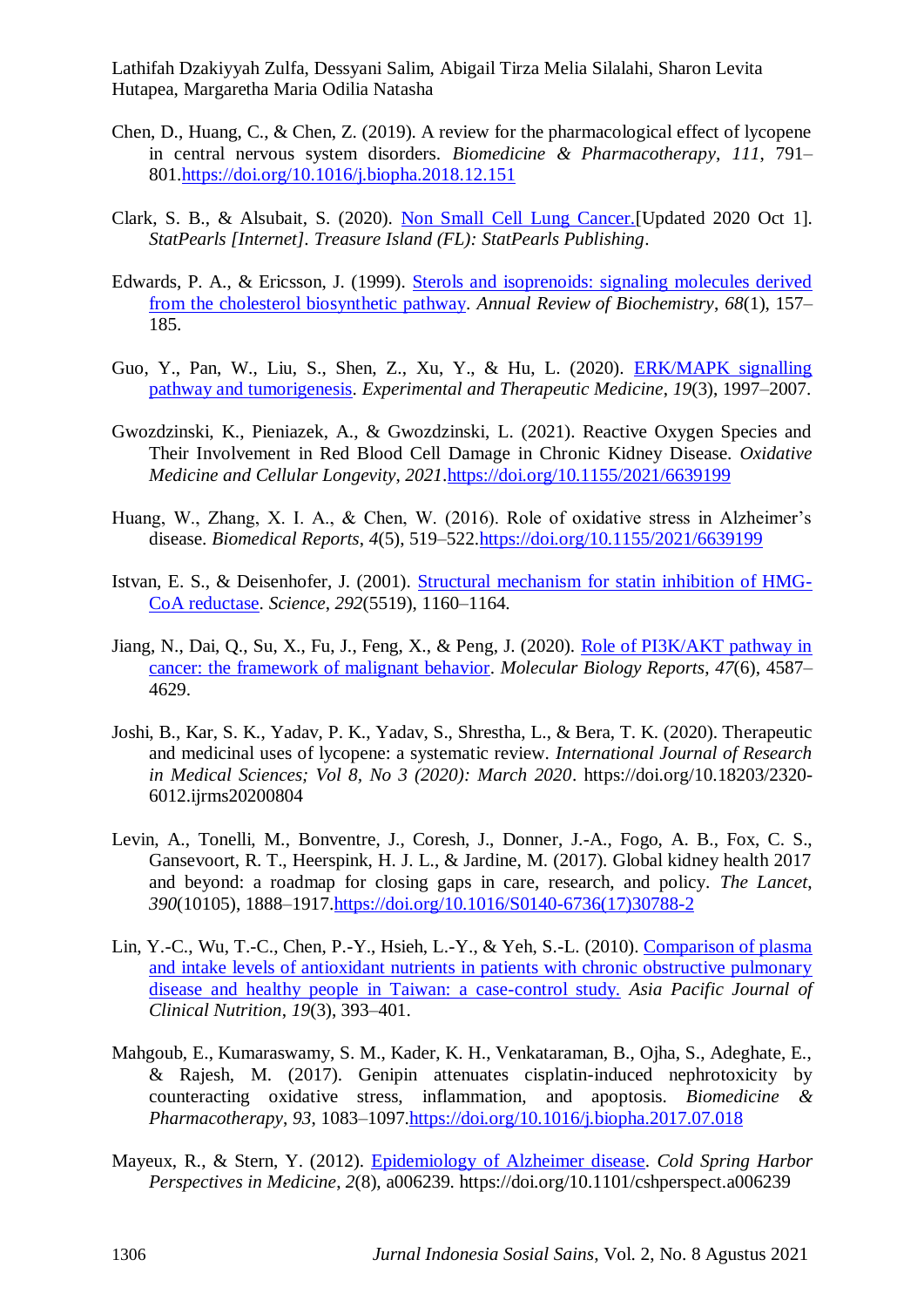- <span id="page-12-0"></span>McKay, G. J., Lyner, N., Linden, G. J., Kee, F., Moitry, M., Biasch, K., Amouyel, P., Dallongeville, J., Bongard, V., & Ferrières, J. (2020). [Association of low plasma](https://scholar.google.com/scholar?hl=id&as_sdt=0%2C5&q=McKay%2C+G.+J.%2C+Lyner%2C+N.%2C+Linden%2C+G.+J.%2C+Kee%2C+F.%2C+Moitry%2C+M.%2C+Biasch%2C+K.%2C+Amouyel%2C+P.%2C+Dallongeville%2C+J.%2C+Bongard%2C+V.%2C+%26+Ferri%C3%A8res%2C+J.+%282020%29.+Association+of+low+plasma+antioxidant+levels+with+all-cause+mortality+and+coronary+events+in+healthy+middle-aged+men+from+France+and+Northern+Ireland+in+the+PRIME+study.+European+Journal+of+Nutrition%2C+1%E2%80%9311.&btnG=)  [antioxidant levels with all-cause mortality and coronary events in healthy middle-aged](https://scholar.google.com/scholar?hl=id&as_sdt=0%2C5&q=McKay%2C+G.+J.%2C+Lyner%2C+N.%2C+Linden%2C+G.+J.%2C+Kee%2C+F.%2C+Moitry%2C+M.%2C+Biasch%2C+K.%2C+Amouyel%2C+P.%2C+Dallongeville%2C+J.%2C+Bongard%2C+V.%2C+%26+Ferri%C3%A8res%2C+J.+%282020%29.+Association+of+low+plasma+antioxidant+levels+with+all-cause+mortality+and+coronary+events+in+healthy+middle-aged+men+from+France+and+Northern+Ireland+in+the+PRIME+study.+European+Journal+of+Nutrition%2C+1%E2%80%9311.&btnG=)  [men from France and Northern Ireland in the PRIME study.](https://scholar.google.com/scholar?hl=id&as_sdt=0%2C5&q=McKay%2C+G.+J.%2C+Lyner%2C+N.%2C+Linden%2C+G.+J.%2C+Kee%2C+F.%2C+Moitry%2C+M.%2C+Biasch%2C+K.%2C+Amouyel%2C+P.%2C+Dallongeville%2C+J.%2C+Bongard%2C+V.%2C+%26+Ferri%C3%A8res%2C+J.+%282020%29.+Association+of+low+plasma+antioxidant+levels+with+all-cause+mortality+and+coronary+events+in+healthy+middle-aged+men+from+France+and+Northern+Ireland+in+the+PRIME+study.+European+Journal+of+Nutrition%2C+1%E2%80%9311.&btnG=) *European Journal of Nutrition*, 1–11.
- <span id="page-12-5"></span>Meagher, E. A. (2004). [Addressing cardiovascular risk beyond low-density lipoprotein](https://scholar.google.com/scholar?hl=id&as_sdt=0%2C5&q=Meagher%2C+E.+A.+%282004%29.+Addressing+cardiovascular+risk+beyond+low-density+lipoprotein+cholesterol%3A+the+high-density+lipoprotein+cholesterol+story.+Current+Cardiology+Reports%2C+6%286%29%2C+457%E2%80%93463.&btnG=)  [cholesterol: the high-density lipoprotein cholesterol story.](https://scholar.google.com/scholar?hl=id&as_sdt=0%2C5&q=Meagher%2C+E.+A.+%282004%29.+Addressing+cardiovascular+risk+beyond+low-density+lipoprotein+cholesterol%3A+the+high-density+lipoprotein+cholesterol+story.+Current+Cardiology+Reports%2C+6%286%29%2C+457%E2%80%93463.&btnG=) *Current Cardiology Reports*, *6*(6), 457–463.
- <span id="page-12-7"></span>Mehta, R. L., Cerdá, J., Burdmann, E. A., Tonelli, M., García-García, G., Jha, V., Susantitaphong, P., Rocco, M., Vanholder, R., & Sever, M. S. (2015). International Society of Nephrology's 0by25 initiative for acute kidney injury (zero preventable deaths by 2025): a human rights case for nephrology. *The Lancet*, *385*(9987), 2616– 2643[.DOI:https://doi.org/10.1016/S0140-6736\(15\)60126-X](doi:https://doi.org/10.1016/S0140-6736(15)60126-X)
- <span id="page-12-4"></span>Mohabbulla Mohib, M., Fazla Rabby, S. M., Paran, T. Z., Mehedee Hasan, M., Ahmed, I., Hasan, N., Abu Taher Sagor, M., & Mohiuddin, S. (2016). Protective role of green tea on diabetic nephropathy—A review. *Cogent Biology*, *2*(1), 1248166[.https://doi.org/10.1080/23312025.2016.1248166](https://doi.org/10.1080/23312025.2016.1248166)
- National Cancer Institute. (2020). *Risk Factor*. https://www.cancer.gov/publications/dictionaries/cancer-terms/def/risk-factor
- <span id="page-12-1"></span>Rakic, J. M., Liu, C., Veeramachaneni, S., Wu, D., Paul, L., Chen, C.-Y. O., Ausman, L. M., & Wang, X.-D. (2019). Lycopene inhibits smoke-induced chronic obstructive pulmonary disease and lung carcinogenesis by modulating reverse cholesterol transport in ferrets. *Cancer Prevention Research*, *12*(7), 421–432[.DOI: 10.1158/1940-](doi:%2010.1158/1940-6207.CAPR-19-0063) [6207.CAPR-19-0063](doi:%2010.1158/1940-6207.CAPR-19-0063)
- <span id="page-12-8"></span>Rasheed, H. A., Al-Naimi, M. S., Hussien, N. R., Al-Harchan, N. A., Al-Kuraishy, H. M., & Al-Gareeb, A. I. (2020). New insight into the effect of lycopene on the oxidative stress in acute kidney injury. *International Journal of Critical Illness and Injury Science*, *10*(Suppl 1), 11[.doi: 10.4103/IJCIIS.IJCIIS\\_113\\_19](doi:%2010.4103/IJCIIS.IJCIIS_113_19)
- <span id="page-12-6"></span>Roth, G. A., Abate, D., Abate, K. H., Abay, S. M., Abbafati, C., Abbasi, N., Abbastabar, H., Abd-Allah, F., Abdela, J., & Abdelalim, A. (2018). Global, regional, and national agesex-specific mortality for 282 causes of death in 195 countries and territories, 1980– 2017: a systematic analysis for the Global Burden of Disease Study 2017. *The Lancet*, *392*(10159), 1736–1788. [https://doi.org/10.1016/S0140-6736\(18\)32203-7](https://doi.org/10.1016/S0140-6736(18)32203-7)
- <span id="page-12-2"></span>Shi, X., Wang, J., Lei, Y., Cong, C., Tan, D., & Zhou, X. (2019). Research progress on the PI3K/AKT signaling pathway in gynecological cancer. *Molecular Medicine Reports*, *19*(6), 4529–4535. <https://doi.org/10.3892/mmr.2019.10121>
- <span id="page-12-9"></span>Taheri, Z., Ghafari, M., & Amiri, M. (2015). [Lycopene and kidney; future potential](https://scholar.google.com/scholar?hl=id&as_sdt=0%2C5&q=Taheri%2C+Z.%2C+Ghafari%2C+M.%2C+%26+Amiri%2C+M.+%282015%29.+Lycopene+and+kidney%3B+future+potential+application.+Journal+of+Nephropharmacology%2C+4%282%29%2C+49.&btnG=)  [application.](https://scholar.google.com/scholar?hl=id&as_sdt=0%2C5&q=Taheri%2C+Z.%2C+Ghafari%2C+M.%2C+%26+Amiri%2C+M.+%282015%29.+Lycopene+and+kidney%3B+future+potential+application.+Journal+of+Nephropharmacology%2C+4%282%29%2C+49.&btnG=) *Journal of Nephropharmacology*, *4*(2), 49.
- <span id="page-12-3"></span>Tai, Y.-L., Chen, L.-C., & Shen, T.-L. (2015). Emerging roles of focal adhesion kinase in